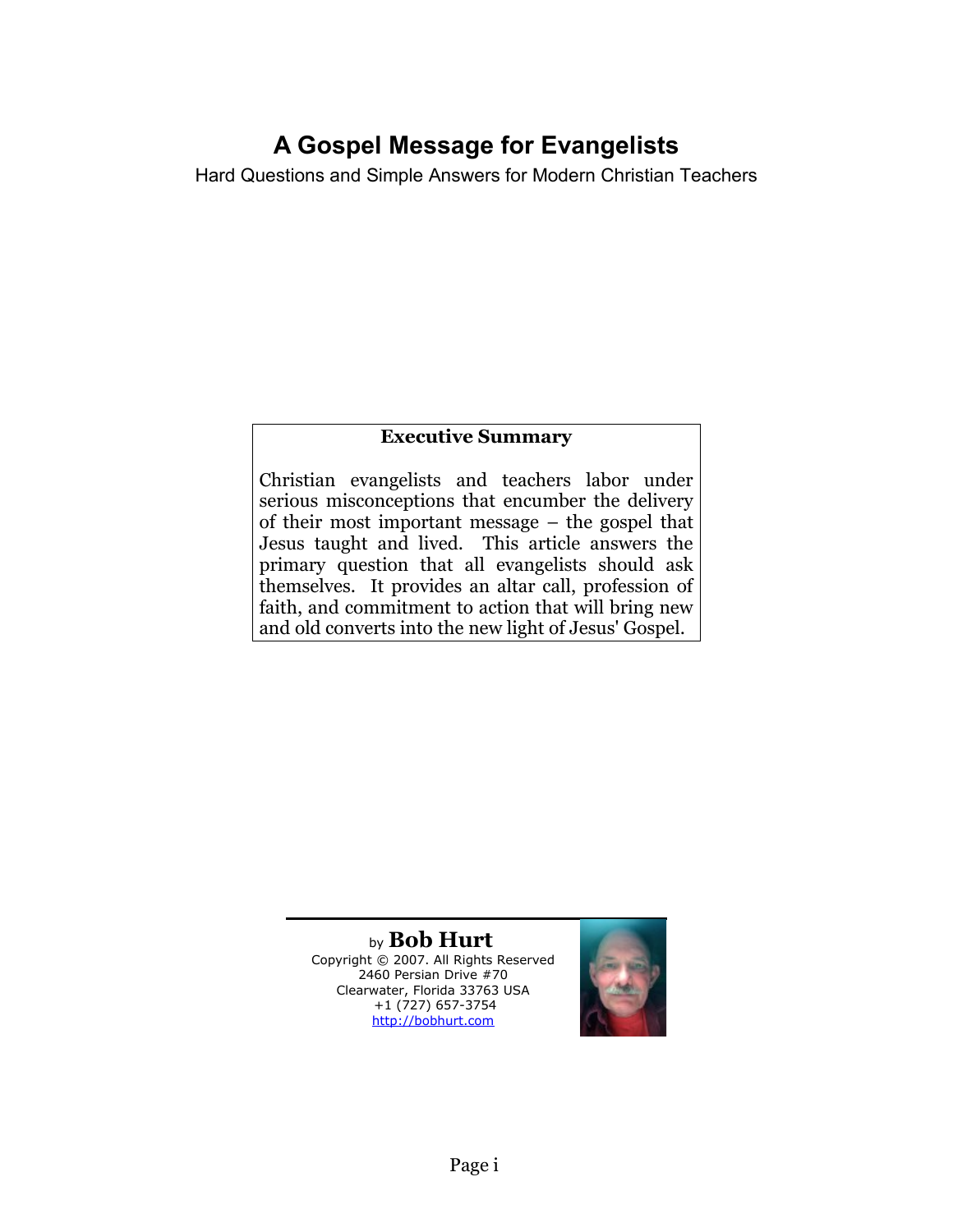# **Table of Contents**

| Hard Questions and Simple Answers for Modern Christian Teachers |  |
|-----------------------------------------------------------------|--|
|                                                                 |  |
|                                                                 |  |
|                                                                 |  |
|                                                                 |  |
|                                                                 |  |
|                                                                 |  |
|                                                                 |  |
|                                                                 |  |
|                                                                 |  |
|                                                                 |  |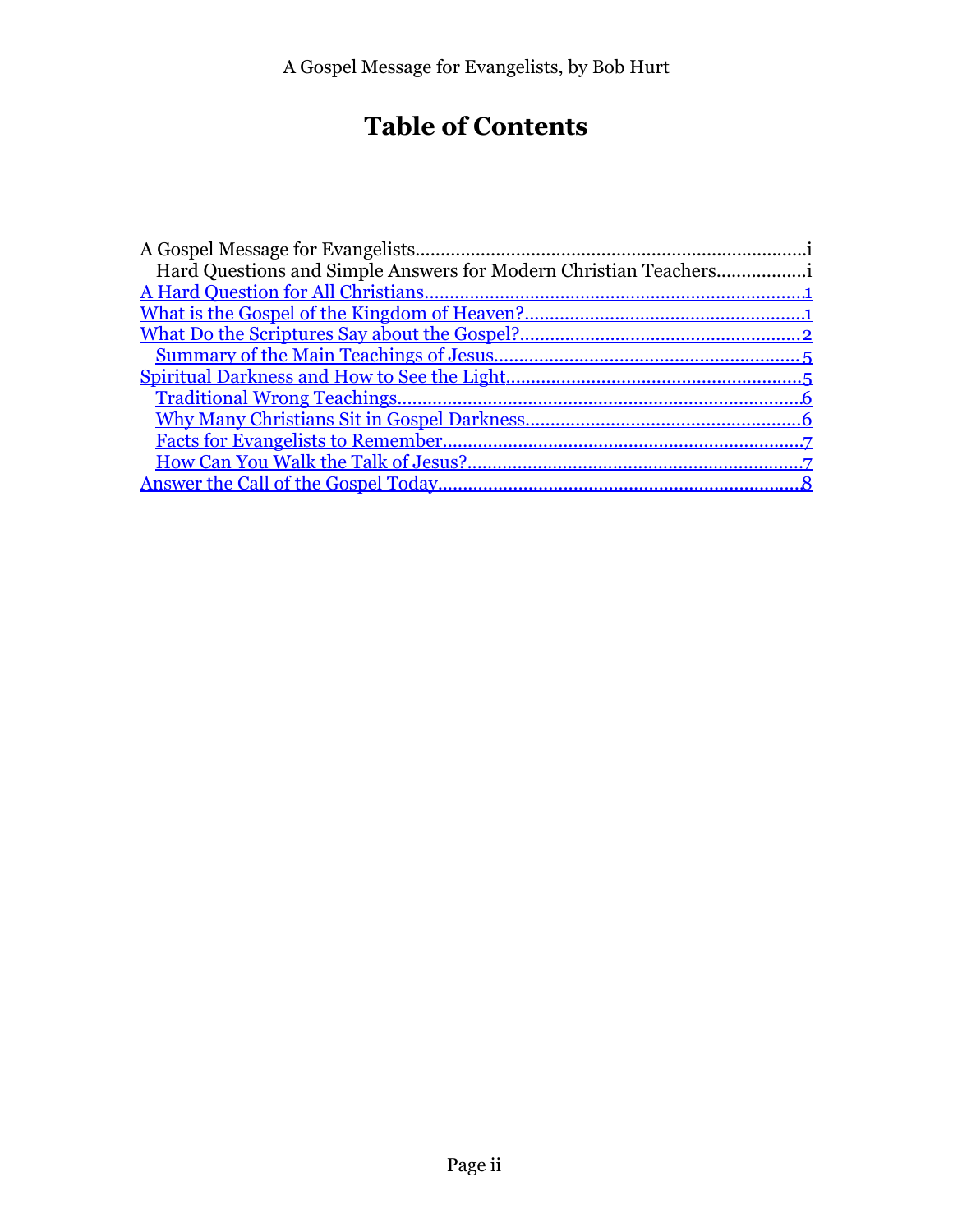## <span id="page-2-0"></span>**A Hard Question for All Christians**

Do you know the Gospel of the Kingdom of Heaven that Jesus taught and lived?

Would it surprise you to know that typical Christians do not?

If you fancy yourself an evangelist, perhaps you can see the sense in learning the gospel before you decide to share it with others.

Yes, you hard-core teachers, preachers, evangelists, deacons, elders, and Sunday School teachers out there, I address YOU.

## <span id="page-2-1"></span>**What is the Gospel of the Kingdom of Heaven?**

Learn the actual gospel Jesus taught. Then share it with others as he did..

#### **1. What is the Kingdom of Heaven?**

- a. The kingdom of heaven consists in these three **essentials**:
- b. Recognition of the fact of the sovereignty of God;
- c. Belief in the truth of sonship with God;
- d. Faith in the effectiveness of the supreme human desire to do the will of God--to be like God.

#### **2. What is the Gospel, the actual "good news?"**

#### a. *By faith every mortal may have all the above essentials of salvation*.

- b. In his teachings and his manner of living Jesus focused on the above points of the Kingdom of Heaven, and on the importance of "bearing spiritual fruit" in one's life. He made it clear that eternal life comes automatically to those who embrace the gospel, and that high status in heaven comes to those who bear spiritual fruits. He plainly claimed that we must love God and our fellows, and forgive those who trespass against us.
- c. Jesus worked throughout his public ministry to encourage people to show our Heavenly Father's wise and loving nature to others through the way we live our lives and treat others. He openly proclaimed that all of us have the status of "Sons of God." He revealed through his own life that Sons of God, through sincerity, do grow spiritually ever more to resemble like their Heavenly Father.

#### **3. Jesus and his apostles taught the following gospel principles:**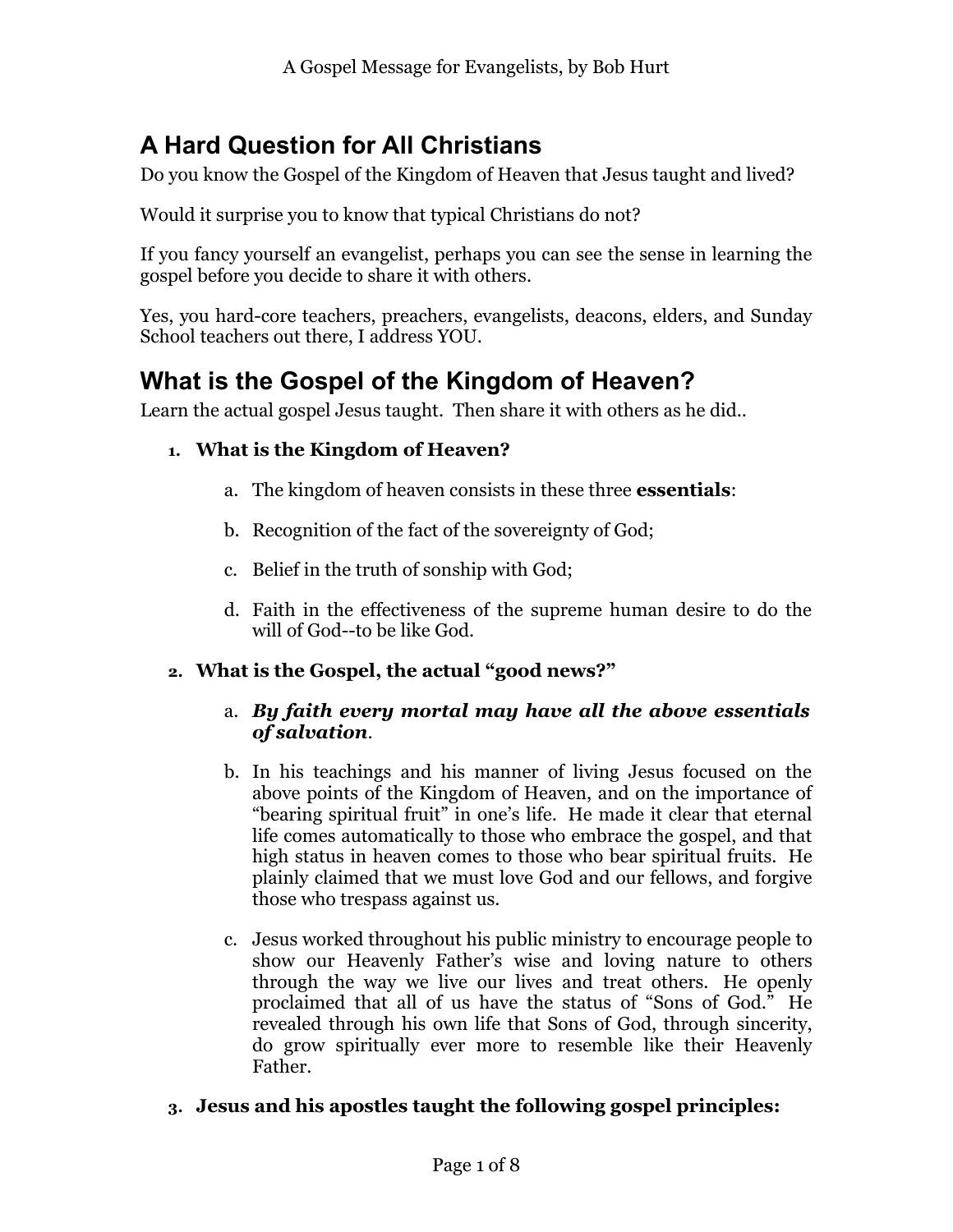- a. The kingdom of heaven exists here and now.
- b. By faith in the fatherhood of God you may enter the kingdom of heaven, thereby becoming the Sons of God.
- c. Love rules life within the kingdom--supreme devotion to God while loving your fellow as yourself.
- d. The law of the kingdom consists of obedience to the Father's will, yielding the fruits of the spirit in one's personal life.

### <span id="page-3-0"></span>**What Do the Scriptures Say about the Gospel?**

Recall these pivotal scriptures from the 1611 King James Bible:

**Matthew 5:14-16. Ye are the light of the world. A city that is set on an hill cannot be hid. Neither do men light a candle, and put it under a bushel, but on a candlestick; and it giveth light unto all that are in the house. Let your light so shine before men, that they may see your good works, and glorify your Father which is in heaven.**

**Matthew 5:48 Be ye therefore perfect, even as your Father which is in heaven is perfect.**

**Matthew 6:9-15. After this manner therefore pray ye: Our Father which art in heaven, Hallowed be thy name. Thy kingdom come. Thy will be done in earth, as it is in heaven. Give us this day our daily bread. And forgive us our debts, as we forgive our debtors. And lead us not into temptation, but deliver us from evil: For thine is the kingdom, and the power, and the glory, for ever. Amen. For if ye forgive men their trespasses, your heavenly Father will also forgive you: But if ye forgive not men their trespasses, neither will your Father forgive your trespasses.**

**Matthew 10:42. And whosoever shall give to drink unto one of these little ones a cup of cold water only in the name of a disciple, verily I say unto you, he shall in no wise lose his reward**.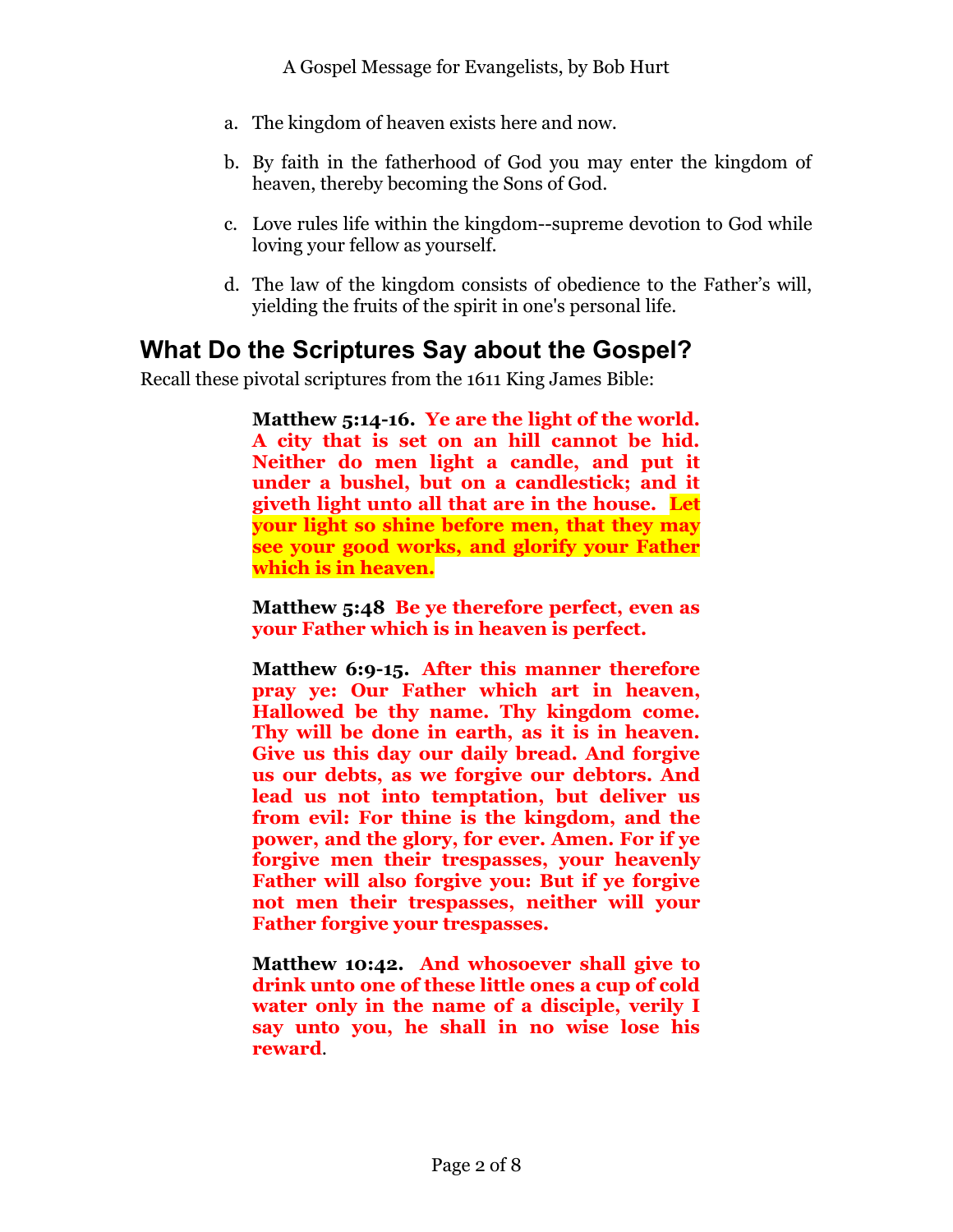**Matthew 18:1-6.** At the same time came the disciples unto Jesus, saying, Who is the greatest in the kingdom of heaven? And Jesus called a little child unto him, and set him in the midst of them, And said, **Verily I say unto you, Except ye be converted, and become as little children, ye shall not enter into the kingdom of heaven. Whosoever therefore shall humble himself as this little child, the same is greatest in the kingdom of heaven. And whoso shall receive one such little child in my name receiveth me. But whoso shall offend one of these little ones which believe in me, it were better for him that a millstone were hanged about his neck, and that he were drowned in the depth of the sea.**

**Matthew 23:8-12.** But be not ye called Rabbi: for one is your Master, even Christ; and all ye are brethren. And call no man your father upon the earth: for one is your Father, which is in heaven. Neither be ye called masters: for one is your Master, even Christ. But he that is greatest among you shall be your servant. And whosoever shall exalt himself shall be abased; and he that shall humble himself shall be exalted.

**Mark 9:33-40.** And he came to Capernaum: and being in the house he asked them, **What was it that ye disputed among yourselves by the way?** But they held their peace: for by the way they had disputed among themselves, who should be the greatest. And he sat down, and called the twelve, and saith unto them, **If any man desire to be first, the same shall be last of all, and servant of all. And he took a child, and set him in the midst of them: and when he had taken him in his arms, he said unto them, Whosoever shall receive one of such children in my name, receiveth me: and whosoever shall receive me, receiveth not me, but him that sent me**. And John answered him, saying, Master, we saw one casting out devils in thy name, and he followeth not us: and we forbad him, because he followeth not us. But Jesus said, **Forbid him not: for there is no man which shall do a miracle in my name, that can lightly**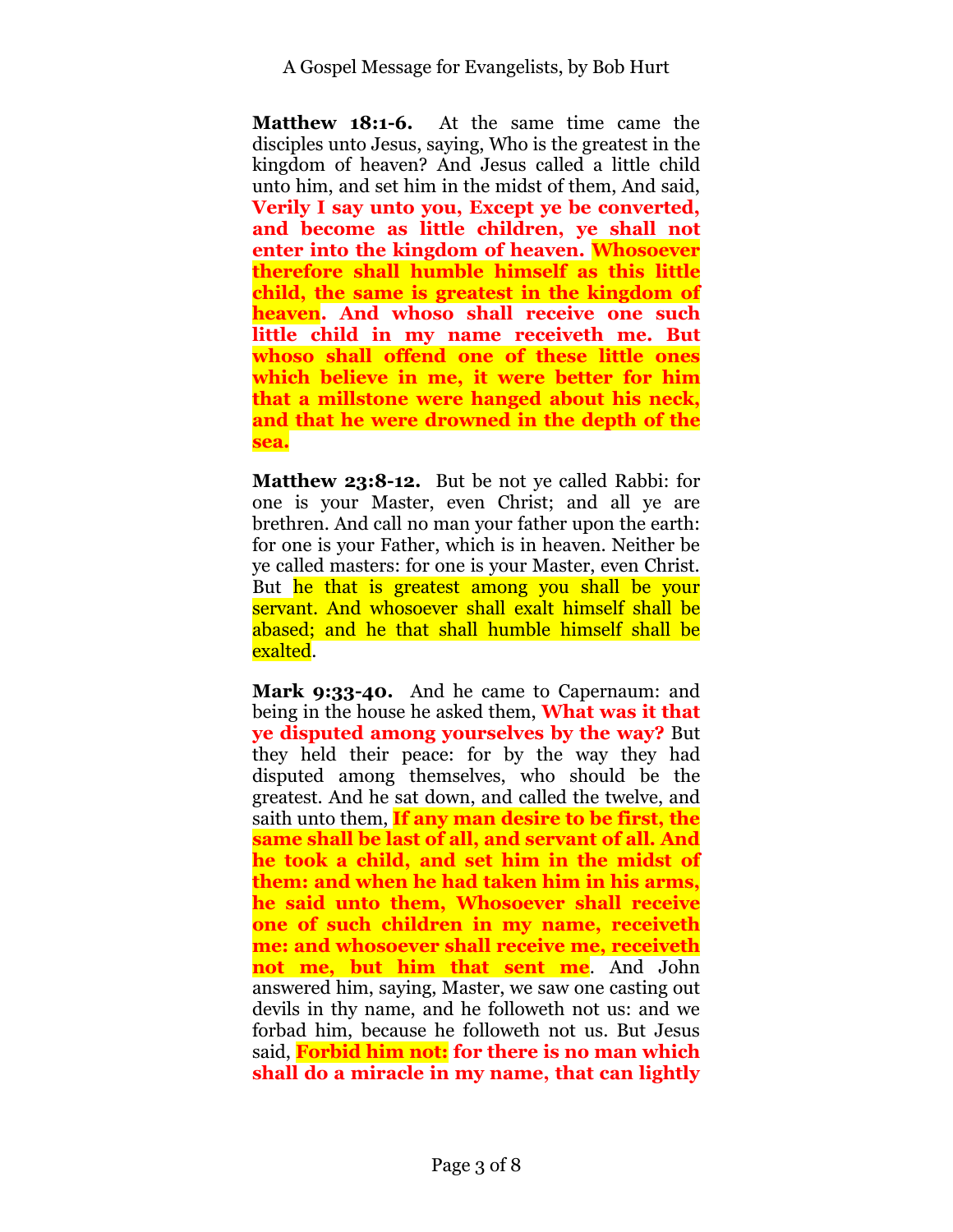**speak evil of me. For he that is not against us is on our part.**

**Luke 12:42-44. And the Lord said, Who then is that faithful and wise steward, whom his lord shall make ruler over his household, to give them their portion of meat in due season? Blessed is that servant, whom his lord when he cometh shall find so doing. Of a truth I say unto you, that he will make him ruler over all that he hath.**

**Luke 22:24-29.** And there was also a strife among them, which of them should be accounted the greatest. And he said unto them, **The kings of the Gentiles exercise lordship over them; and they that exercise authority upon them are called benefactors. But ye shall not be so: but he that is greatest among you, let him be as the younger; and he that is chief, as he that doth serve. For whether is greater, he that sitteth at meat, or he that serveth? is not he that sitteth at meat? but I am among you as he that serveth. Ye are they which have continued with me in my temptations. And I appoint unto you a kingdom, as my Father hath appointed unto me**;

**Luke 10:25-28.** And, behold, a certain lawyer stood up, and tempted him, saying, Master, what shall I do to inherit eternal life? He said unto him, **What is written in the law? how readest thou?** And he answering said, **Thou shalt love the Lord thy God with all thy heart, and with all thy soul, and with all thy strength, and with all thy mind; and thy neighbour as thyself.** And he said unto him, **Thou hast answered right: this do, and thou shalt live.**

**Matthew 22:35-40.** Then one of them, which was a lawyer, asked him a question, tempting him, and saying, Master, which is the great commandment in the law? Jesus said unto him, **Thou shalt love the Lord thy God with all thy heart, and with all thy soul, and with all thy mind. This is the first and great commandment. And the second is like unto it, Thou shalt love thy neighbour as**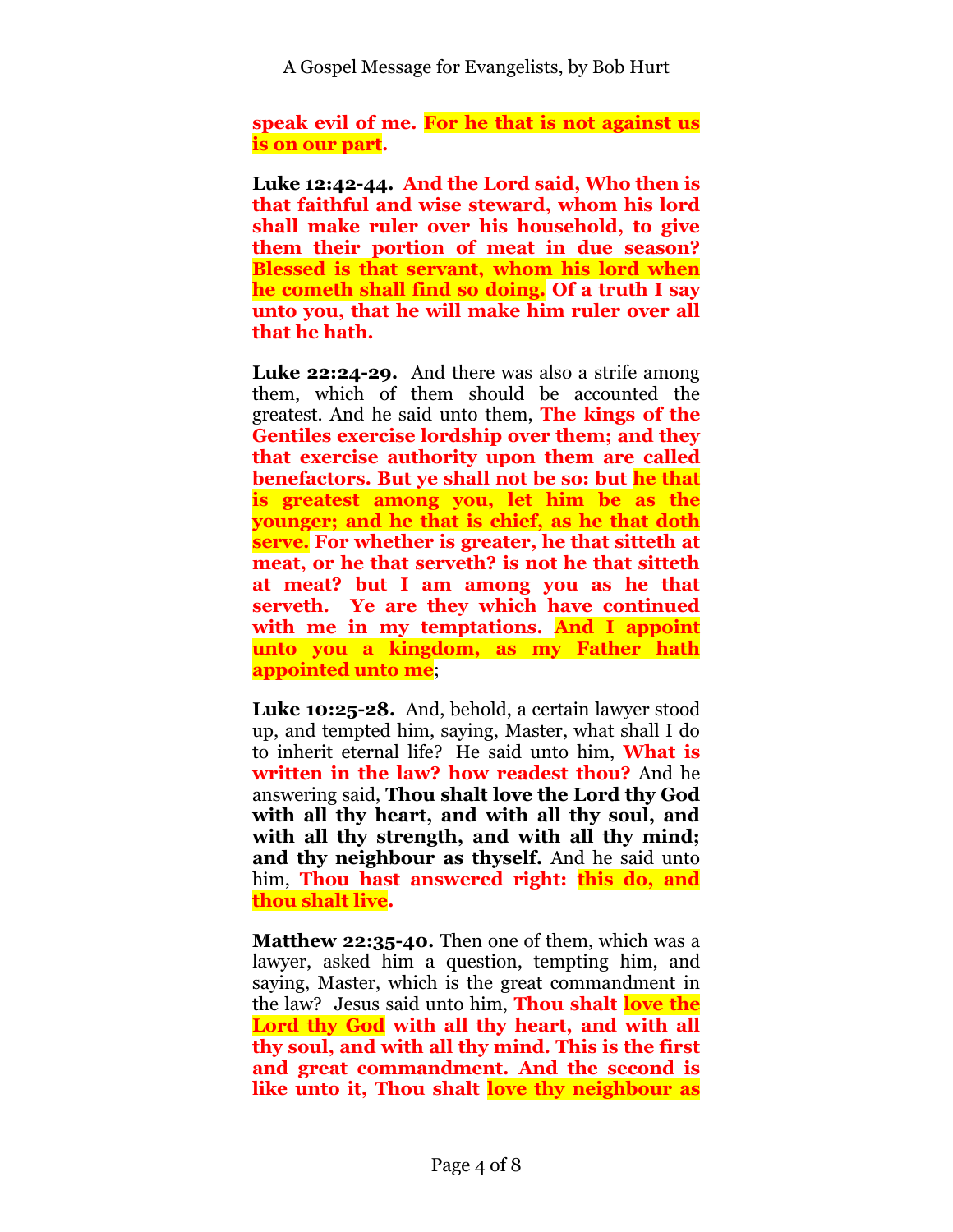A Gospel Message for Evangelists, by Bob Hurt

#### **thyself. On these two commandments hang all the law and the prophets**.

**Mark 12:28-34.** And one of the scribes came, and having heard them reasoning together, and perceiving that he had answered them well, asked him, Which is the first commandment of all? And Jesus answered him, **The first of all the commandments is, Hear, O Israel; The Lord our God is one Lord: And thou shalt love the Lord thy God with all thy heart, and with all thy soul, and with all thy mind, and with all thy strength: this is the first commandment. And the second is like, namely this, Thou shalt love thy neighbour as thyself. There is none other commandment greater than these**. And the scribe said unto him, Well, Master, thou hast said the truth: for there is one God; and there is none other but he: And to love him with all the heart, and with all the understanding, and with all the soul, and with all the strength, and to love his neighbour as himself, is more than all whole burnt offerings and sacrifices. And when Jesus saw that he answered discreetly, he said unto him, **Thou art not far from the kingdom of God**. And no man after that durst ask him any question.

**John 13:34-35. A new commandment I give unto you, That ye love one another; as I have loved you, that ye also love one another. By this shall all men know that ye are my disciples, if ye have love one to another.**

### <span id="page-6-1"></span>*Summary of the Main Teachings of Jesus*

As you can see from the red words, Jesus' theme consisted of encouragement to:

- 1. embrace one's Sonship with God through childlike faith,
- 2. love God and one's fellows, and
- 3. live loyally according to the Father's will.

## <span id="page-6-0"></span>**Spiritual Darkness and How to See the Light**

Teachers, preachers, parents, and others try to help children form an understanding of human life and the universe we live in. In other words, they program children regarding their view of reality. If children behave as though they refuse to accept that view, others punish them. As children grow up, employers and governments continue programming them. By adulthood, a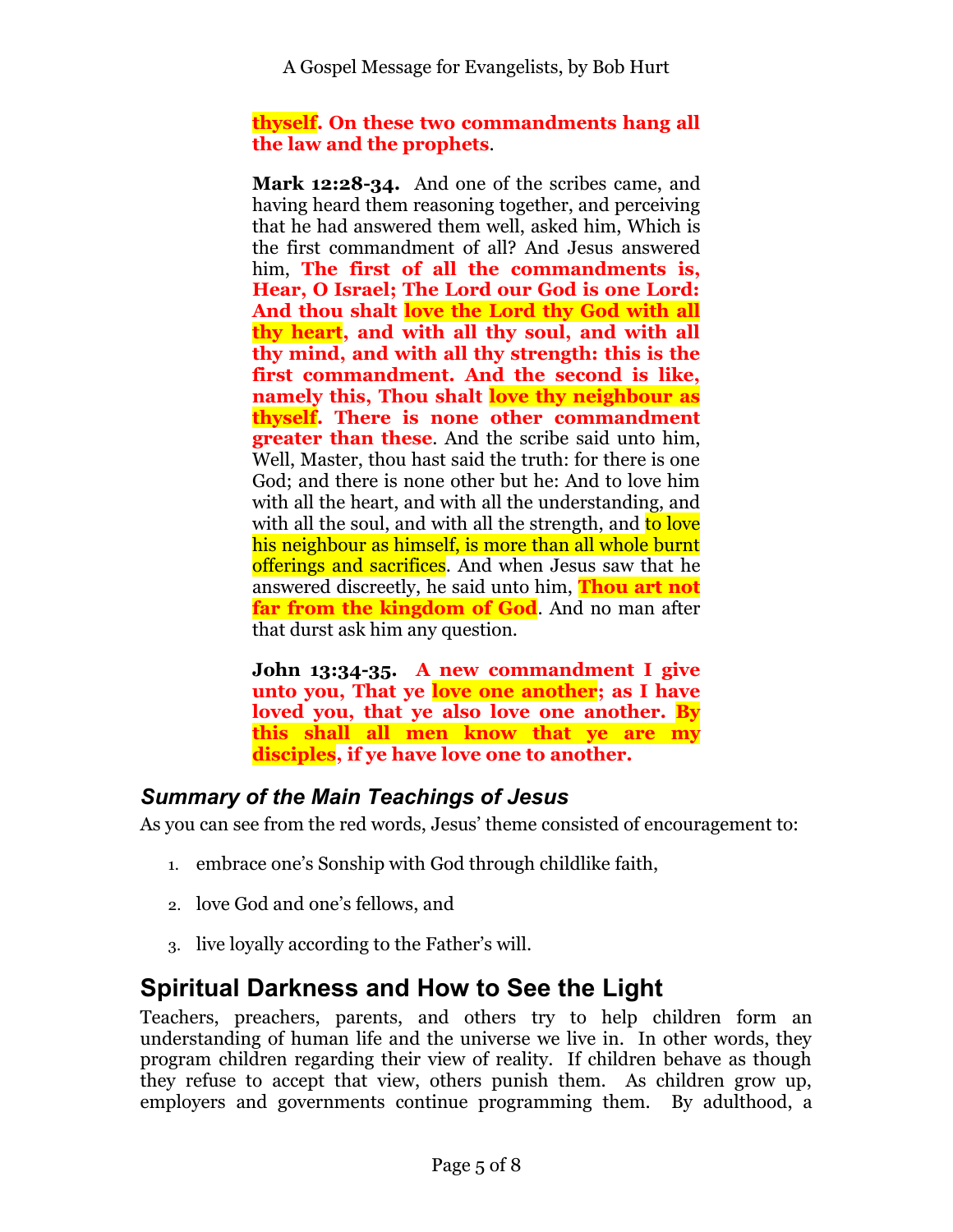person has suffered sufficient programming or brainwashing by influential people so that they will reasonably fulfill society's expectations.

Unfortunately, many influencers program children badly, and continue that bad programming into adulthood. The new adults, badly programmed, then badly program others around them, including children. Go back to the scriptures above and read Matthew 18:1-6 several times, and ponder the meaning.

Every adult has personal responsibility to act according to fact and reason, not according to bad programming. So, the angels do not let you off the hook if you continue to follow bad programming or if you badly program children or others around you. You must look to your own programming, and correct errors of the past, no matter how difficult. You have no choice unless you wish to plod through life like a robot or automaton doing the bidding of others without any sense of responsibility for yourself.

What does this mean in the context of religious beliefs?

### <span id="page-7-1"></span>*Traditional Wrong Teachings*

It means your teachers taught you wrongly if they taught you anything that differs from the above-rendered teachings of and by Jesus.

First of all, they taught you that every word in the bible constitutes the word of God. But Jesus did not teach such an idea, and in fact, many times he rebuked the faulty interpretation of scripture. Modern science also rebukes some of the concepts about creation. Honest students will admit that the bible contains numerous apparent inconsistencies, contradictions, and errors of fact, and most of it reads like a collection of history lessons. Your teachers did not tell you to see the bible as a banquet table laid with a feast, and that you should not eat the plates and tablecloth or consume that part of the food prepared by ignorant, superstitious, primitive cooks.

Second, they taught you that all of the authors of bible teachings had equal authority. They did not teach you that as our creator, Jesus had more authority than all of the other authors and teachers put together, and that you should believe him over all others, particularly over his deluded followers.

### <span id="page-7-0"></span>*Why Many Christians Sit in Gospel Darkness*

Many, if not most, Christian evangelists tend to impress upon people the idea that they have a sin nature inherited from Adam and Eve, and that only the blood of Jesus can wash away their sins if people accept on faith that Jesus died on the cross sacrificially to save them from their sins.

Such evangelists fail to inform their flocks that such a concept flies in the face of both logic and Jesus' direct, unequivocal teachings throughout his 4-year public ministry. Go ahead and search your red-word scriptures and you will find only 2 or 3 amorphous, oblique, indirect references to any such notions. Should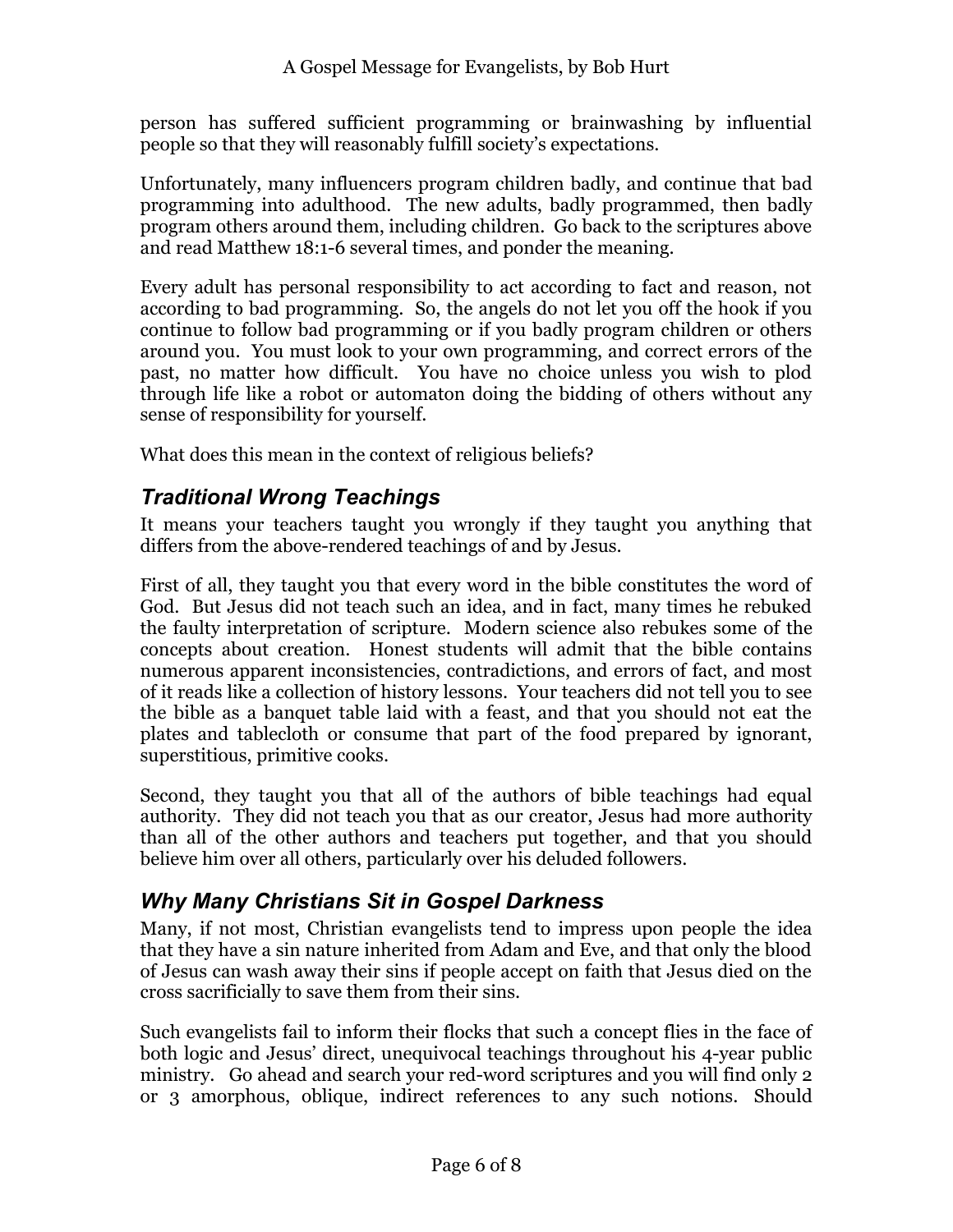evangelists ignore the crystal clear gospel message of Jesus so as to embrace such pagan-origin concepts of the efficacy of sacrifice? I think not.

### <span id="page-8-1"></span>*Facts for Evangelists to Remember*

Evangelists, stay mindful of these facts:

- 1. Jesus taught his Gospel on orders from the Father himself.
- 2. Jesus started teaching the Gospel early in his public ministry (see Matthew 5), but he did not mention his death till just a few months before it occurred, and even then he told his apostles to keep quiet about it. Thus, the fact, nature, and manner of his death had nothing to do with the Gospel.
- 3. Jesus abhorred sacrifice. He rejected sacrificial meat at his last Passover feast. He drove money changers and their associated sacrificial beasts out of the temple. He agreed that love means more than all the burnt offerings. And he instituted the bread and wine sacrament as a substitute and symbol in order to wean his apostles off the practice of sacrifice.
- 4. It makes no sense for God to order his children not to murder one another, and then to order the murder of his own perfect son, a being nearly his equal, for the paltry sins of his other, wayward children. Our Heavenly Father does not, never has, and never will murder or conspire in or require the murder of his children.

### <span id="page-8-0"></span>*How Can You Walk the Talk of Jesus?*

To tell the truth, I suffered decades of twisted spiritual agony, unable to reconcile the concepts of Jesus' teachings about God's love with my Baptist preachers' teachings about God's hate, hell fire and damnation, and everlasting torture which I would experience if I did not believe Jesus died on the cross to save me from my sins.

I had a hard time overcoming the prejudices jammed into my psyche by pulpitpounding preachers who exhorted me and others to accept the apostle Paul's religious philosophy in the name of Jesus. They made me fear I would burn in hell, even though that idea defied the common sense teachings of Jesus.

One day, I merely decided to start believing the direct, unequivocal teachings of Jesus himself, rather than those alternate teachings of his followers, including my parents, Sunday School teachers, preachers, and television evangelists. I restudied Jesus's teachings. I took them to heart. I embraced them intellectually.

After decades of suffering the browbeating of ignorant men and women who simply would not trust the red words of Jesus, I realized that I could live my religion, the religion of Jesus, much more easily if I focused on the spiritually delicious teachings in those red words.